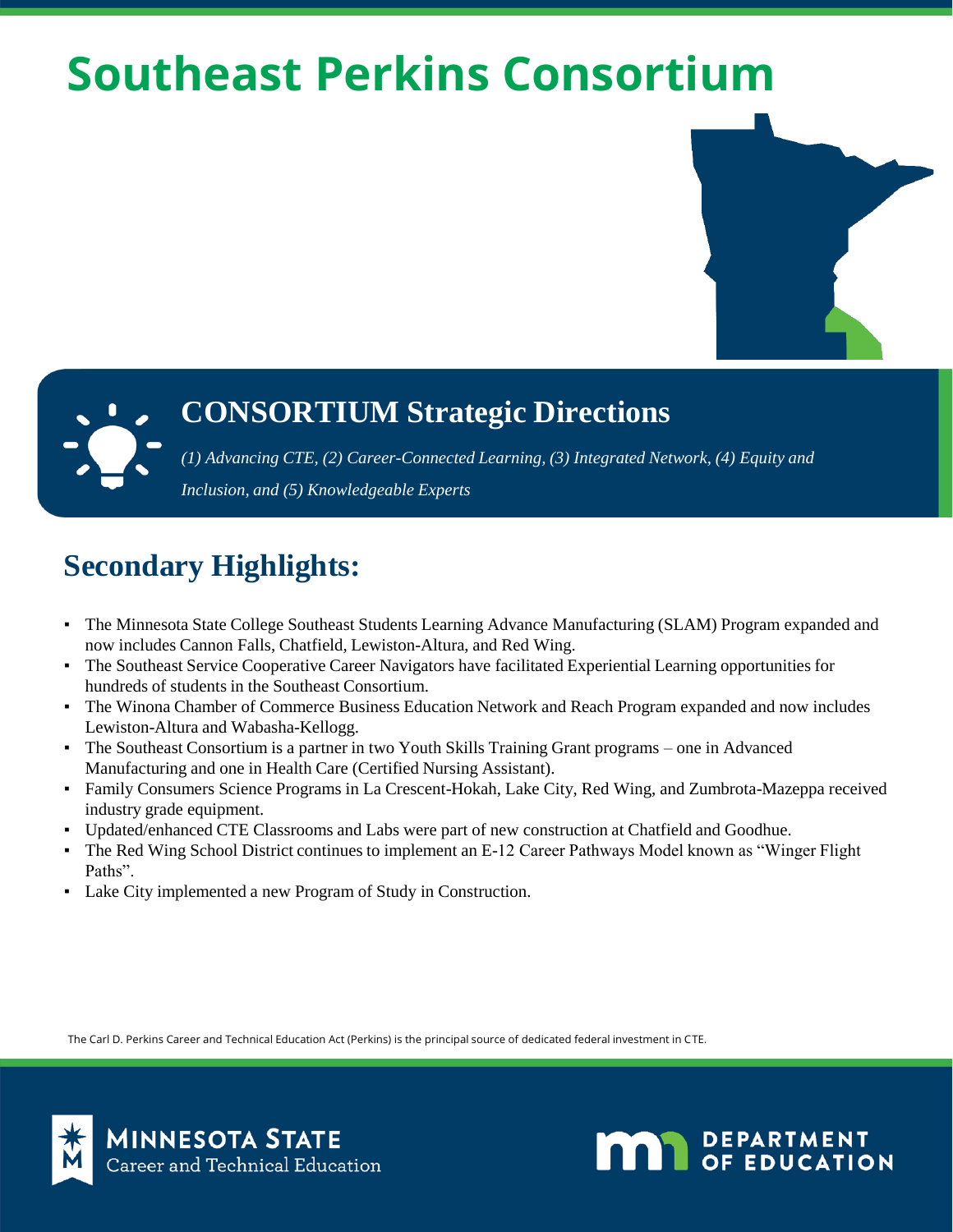## **Post-Secondary Equipment**

Equipment purchases are taking our programs to a new level

The new Associate of Science in Nursing Degree students along with the Practical Nursing and CNA students will have the opportunity to learn hands on with at new Full body Manikin Simulator.

CNA students will be gaining skills on a new Catheterization Skills Trainer

Band Instrument Repair students will be improving their skills on a new Bench Mill/Tooling machine

Tools will no longer be a barrier for students in their first semester of the Auto Body program. Students will have a starter set to use in the shop bridging the gap in the first semester for students to seek financial aid and other scholarships to purchase the necessary tools for completing the Auto Body program. With a large population of economically disadvantaged students at MSC Southeast, tools have been a barrier in the past to starting the program.

3D printers added to both the Red Wing and Winona campuses will be shared by multiple programs. 6 school districts have had a 3D printer added that will allow for them to expand the training they provide in partnership with the SLAM program.



### **Student Success(es)**

Please see the articles in the Minnesota State College Southeast *Campus Connect* publication!

## **Post-Secondary Professional Development**

Readspeaker software has been supported allowing students access to another tool to support their success in their courses. Professional Development

NISOD, [www.nisod.org](http://www.nisod.org/), membership expand resources to faculty to promote and celebrate excellence in teaching, leaning, and leadership. Faculty and staff will also have access to attending a virtual conference April 28-30 Attendance at ACTE

Attendance at CTE Works!

*Diversity, Equity, and Inclusion Collection Project*

A curated collection of diversity, equity and inclusion-focused books that can be used for DEI-focused reading groups and available for checkout for the college community in general. The books will be selected based on input from the DEI and Equity by Design committees, and will be located in The Roost on both campuses.

*Faculty Collection and Community Forum*

Multiple faculty members have expressed the need for academic research resources to be made available for classroom use. The purpose of this project is to host a Harwood Institute-style community conversation forum with interested faculty to identify and acquire a curated collection of materials specific to their classes and research projects. The project is intended to be a start to a larger, long-term effort to maintain a limited, curated, and relevant collection of academic research materials to be located in The Roost on both campuses and available to students for academic use.